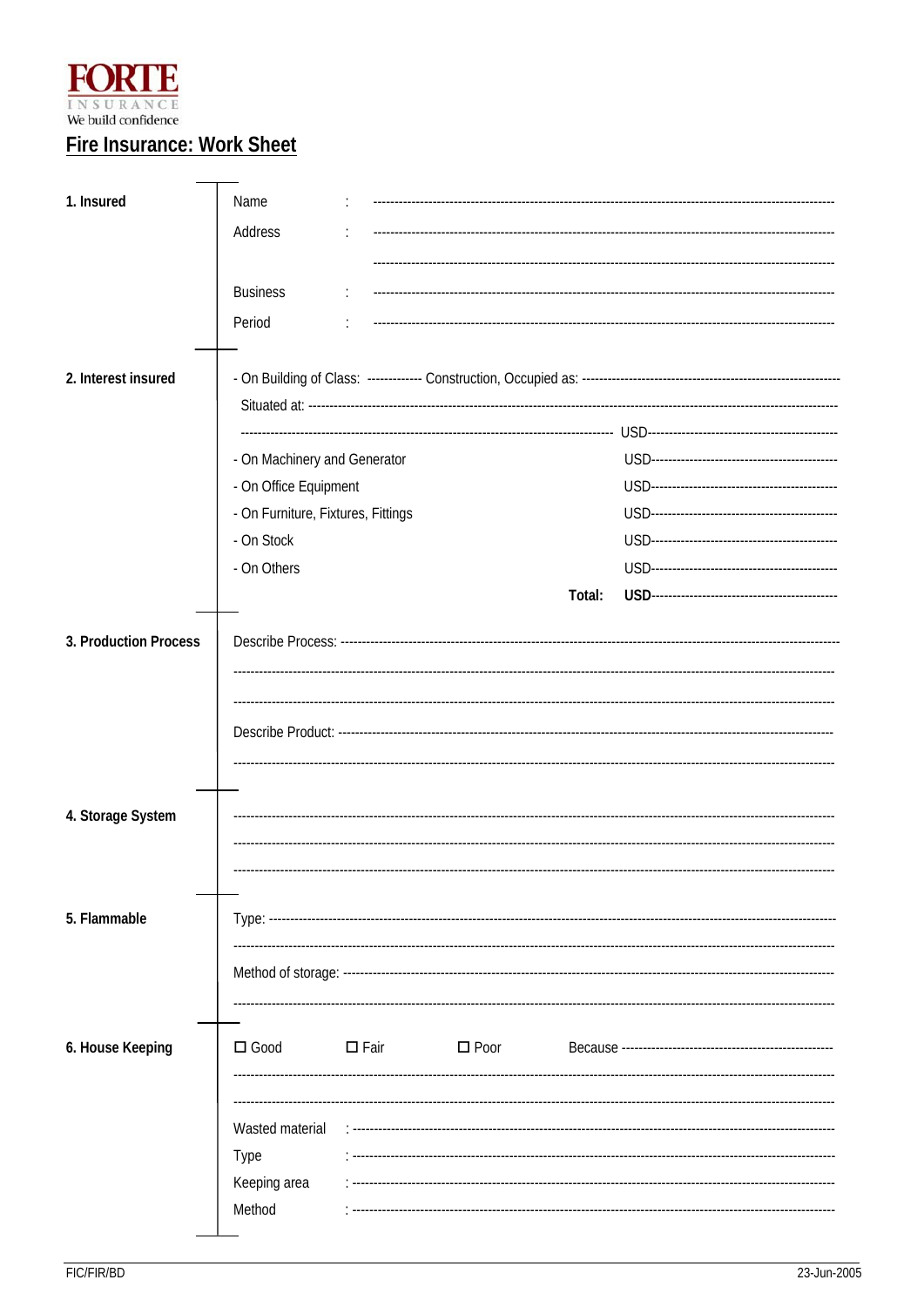| 7. Electric System   |                                                                                          |               |                          |                                  |  |  |  |  |  |
|----------------------|------------------------------------------------------------------------------------------|---------------|--------------------------|----------------------------------|--|--|--|--|--|
|                      | Electrical in conduits (pipe) $\Box$ Yes                                                 |               | $\square$ No             |                                  |  |  |  |  |  |
|                      | Maintenance<br><b>Controller</b>                                                         | □ Good □ Fair | $\Box$ Poor              | Because ------------------------ |  |  |  |  |  |
|                      |                                                                                          |               |                          |                                  |  |  |  |  |  |
|                      |                                                                                          |               |                          |                                  |  |  |  |  |  |
|                      |                                                                                          |               |                          |                                  |  |  |  |  |  |
| 8. Protecting System |                                                                                          |               |                          |                                  |  |  |  |  |  |
|                      |                                                                                          |               |                          |                                  |  |  |  |  |  |
|                      |                                                                                          |               |                          |                                  |  |  |  |  |  |
|                      |                                                                                          |               |                          |                                  |  |  |  |  |  |
|                      |                                                                                          |               |                          |                                  |  |  |  |  |  |
| 9. History           | Are your property presently insured by Fire policy? □ Yes □ No                           |               |                          |                                  |  |  |  |  |  |
|                      |                                                                                          |               |                          |                                  |  |  |  |  |  |
| 10. Claim Experience |                                                                                          |               |                          |                                  |  |  |  |  |  |
|                      | During the past 3 years, have you suffered any loss by Fire ? $\square$ Yes $\square$ No |               |                          |                                  |  |  |  |  |  |
|                      |                                                                                          |               |                          |                                  |  |  |  |  |  |
|                      |                                                                                          |               |                          |                                  |  |  |  |  |  |
|                      |                                                                                          |               |                          |                                  |  |  |  |  |  |
|                      |                                                                                          |               | Cession to Cambodian Re: |                                  |  |  |  |  |  |
|                      |                                                                                          |               |                          |                                  |  |  |  |  |  |
|                      |                                                                                          |               |                          |                                  |  |  |  |  |  |
|                      |                                                                                          |               |                          |                                  |  |  |  |  |  |
|                      |                                                                                          |               |                          |                                  |  |  |  |  |  |
|                      |                                                                                          |               |                          |                                  |  |  |  |  |  |
|                      |                                                                                          |               |                          |                                  |  |  |  |  |  |
|                      |                                                                                          |               |                          |                                  |  |  |  |  |  |
|                      |                                                                                          |               |                          |                                  |  |  |  |  |  |
|                      |                                                                                          |               |                          |                                  |  |  |  |  |  |
|                      |                                                                                          |               |                          |                                  |  |  |  |  |  |
|                      |                                                                                          |               |                          |                                  |  |  |  |  |  |
|                      |                                                                                          |               |                          |                                  |  |  |  |  |  |
|                      |                                                                                          |               |                          |                                  |  |  |  |  |  |
|                      |                                                                                          |               |                          |                                  |  |  |  |  |  |
|                      |                                                                                          |               |                          |                                  |  |  |  |  |  |
|                      |                                                                                          |               |                          |                                  |  |  |  |  |  |
|                      |                                                                                          |               |                          |                                  |  |  |  |  |  |
|                      |                                                                                          |               |                          |                                  |  |  |  |  |  |